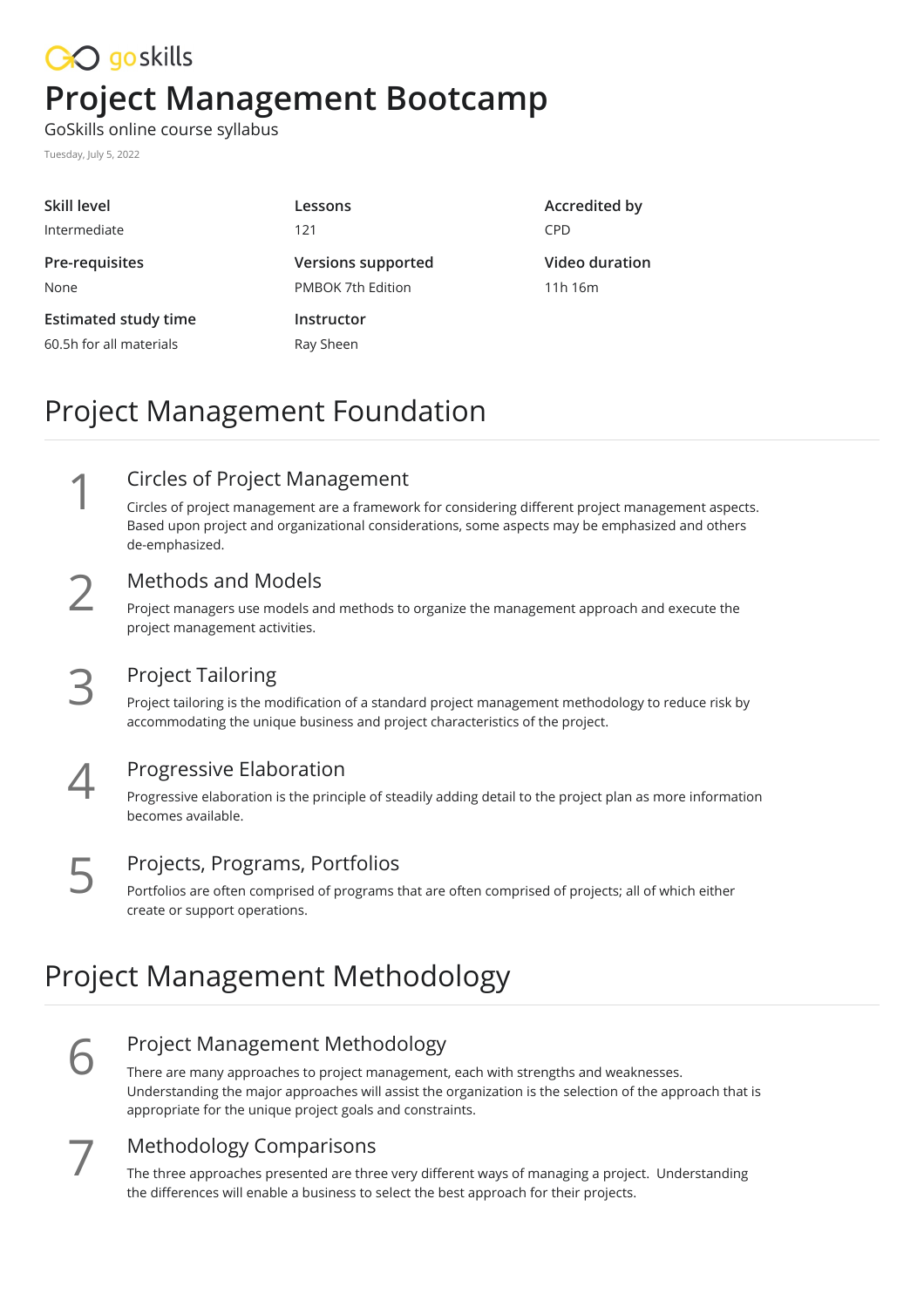#### Sprint-Scrum Process

The Agile/Scrum methodology is <sup>a</sup> structured project management methodology. It follows <sup>a</sup> prescribed 8 process that includes Sprints and Scrums.

#### Project Phases

Projects are often organized into phases. Phases provide structure and logic to the project and aid the **9** Project Phases<br>Projects are often organized into phases. Phases<br>project team and management to track progress.

#### Project Management Domains Understanding the domains found in the *PMBOK® Guide* will prepare an individual to manage a project. These domains are universally applicable across industries and project types and are essential aspects of project management throughout the project lifecycle.  $10<sup>F</sup>$

## Uncertainty and Risk

**11** Positive and Negative Risk<br>
Understand the difference between posi<br>
management. Understand the difference between positive and negative risk. Learn the major steps of project risk

Risk Register<br>12 The Risk Register is a table that tracks the project risk management activities.

## Risk Identification

Risk Identification is the practice of identifying positive and negative conditions that may occur within 13 Risk Identification<br>Risk Identification is the practice of identif<br>the project and impact project objectives.

#### Risk Matrix All project risks are not equal in their effect on a project. Project risks that have been identified are 14 Risk Matrix<br>All project risks are not equal in their effect on a project. Project<br>prioritized using qualitative techniques such as the Risk Matrix.

Negative Risk Response<br>Negative Risk Response is determining what actions the project will take to address risk threats.

Positive Risk Response<br>Positive Risk Response is determining what actions the project will take to address risk opportunities.

#### Contingency and Triggers

Contingencies are potential risk response actions that will only be implemented if some triggering event **17 Contingency and Triggers**<br>Contingencies are potential risk response actions that will only be implemented<br>or condition has shown that the risk probability has gone from unlikely to likely.

## Business Value

### Project Benefits

Every project has a purpose. Determining that purpose, the benefits to the organization and how they will be measured is a fundamental principle for project success.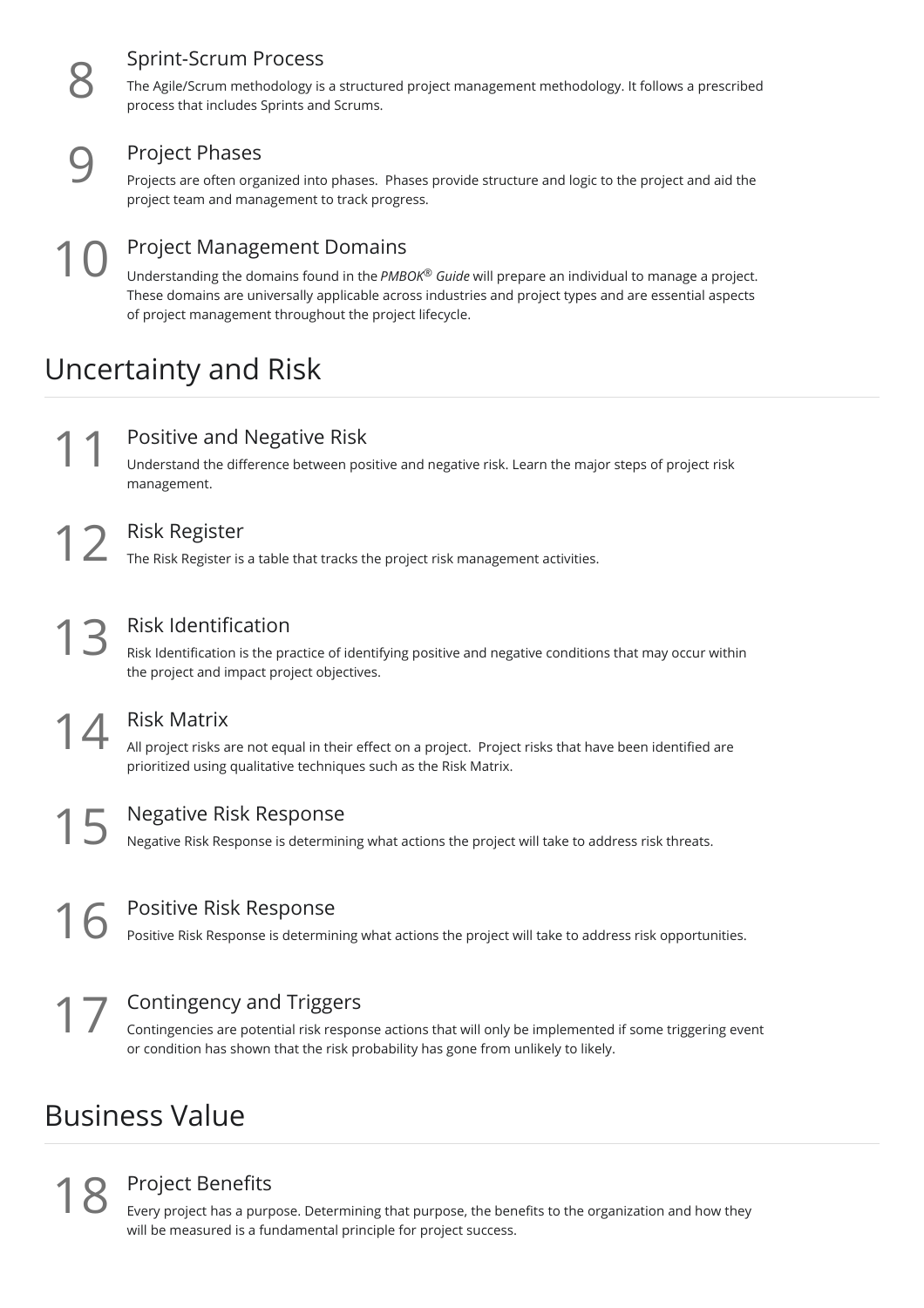### Creating a Business Case

The business case provides the business rationale, normally in financial terms, of whether the project should be done.

### Project Charter

The Project Charter is the document that approves the initiation of the project and identifies goals, **20** Project Charter<br>The Project Charter is the document that<br>objectives, boundaries, and constraints.

Requirements Planning Project requirements are often vague, incomplete, or contradictory at the time of project initiation. Requirements Planning<br>
Project requirements are often vague, incomplete, or contradictory at the time of project<br>
Normally, additional effort is required to collect and verify the true project requirements.

 $22<sup>1</sup>$ 

#### In-Frame/Out-of-Frame

In-Frame/Out-of-Frame is a technique for clarifying project boundaries by listing both the activities and deliverables that are in scope for the project and listing the activities that are not required as part of the project.

 $23<sub>r</sub>$ 

#### Primary Constraint

The approach taken when planning a project should be based upon the primary project constraint. Attributes of that constraint are planned first and then other aspects of the project are planned to support the primary constraint.

Project Selection and Approval<br>24 The organization needs to establish a management discipline for selecting and approving projects.

## Project Governance

Project governance builds trust and confidence in project management. While there are many ways to approach governance, most organizations rely upon a Project Management Office to perform this function.  $25<sup>F</sup>$ 

#### Compliance Categories

Project Governance

Project requirements encompass more than the functional requirements. There are government, **26** Compliance Categories<br>Project requirements encompass more than the functional requirements. There are governme<br>industry, and organizational requirements with compliance attributes that must be managed.

#### Governance Impact

An organization and project team can take several approaches for ensuring compliance. Regardless of the approach there are significant impacts of both compliance and non-compliance.

### PMBOK® Guide  $28<sub>r</sub>$

The *PMBOK® Guide* is the reference document upon which much of the PMP® exam is based. The *PMBOK® Guide* contains a description of project management domains, models, methods, tools, checklists, and templates.

**29** Project Management Standard<br>
A portion of the *PMBOK<sup>®</sup> Guide* is a standard for<br>
Standard for Project Management of a Project. A portion of the *PMBOK® Guide* is a standard for project management. That portion is Part 1, The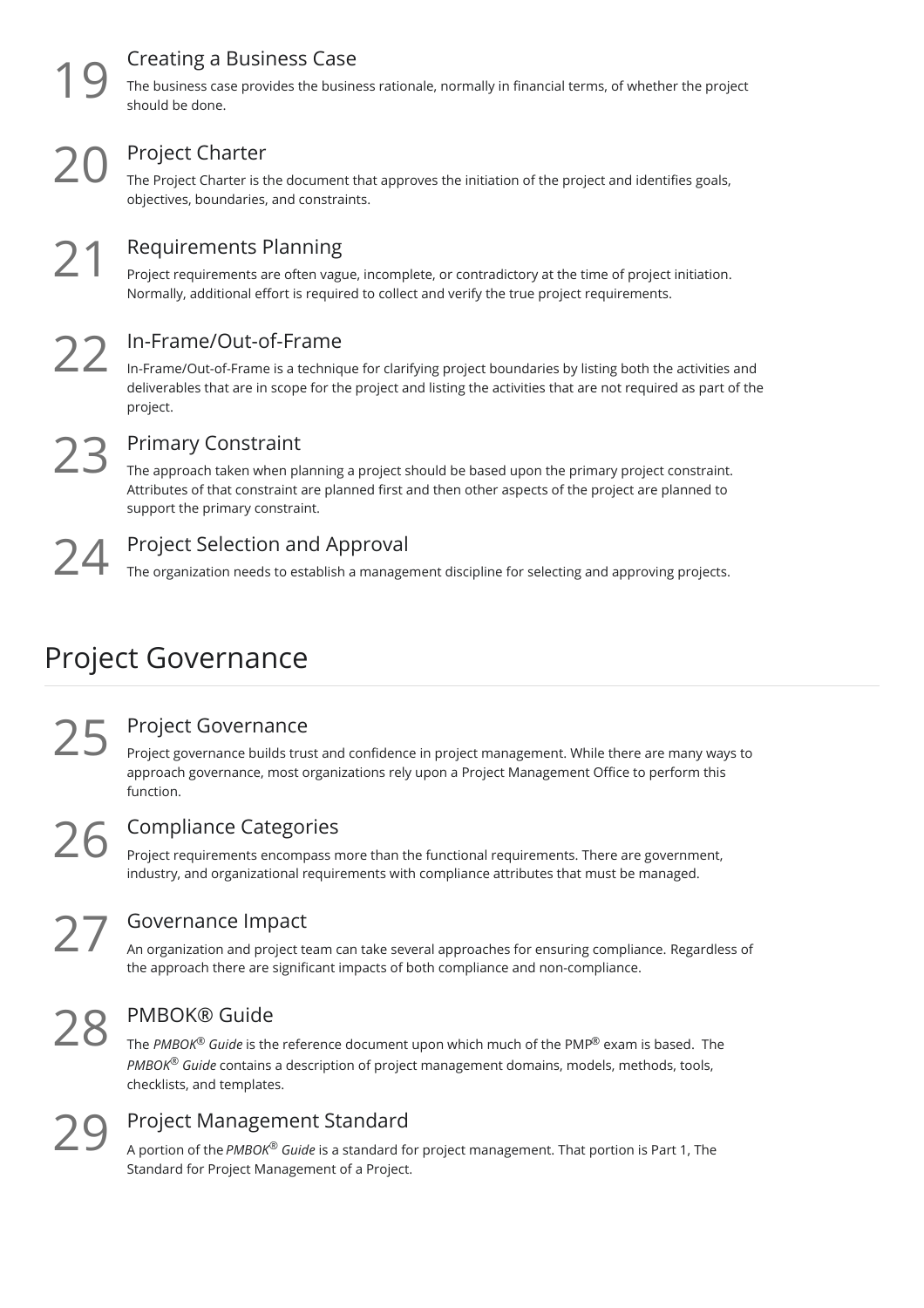### PMIS and Project Management Software

The Project Management Information System (PMIS) is the method that the project manager and core team use to share and disseminate project information. It often is based upon the use of a project management software application. 30

## Stakeholder Management

#### Stakeholders

The Project Stakeholders' support is essential for project success. Project Stakeholders set the goals for Stakeholders<br>The Project Stakeholders' support is essential for project success. Project Stakeholders set the g<br>the project and will ultimately determine whether the project is considered a success or failure.

#### Stakeholder Identification

Identifying stakeholders enables the project team to create a strategy for each that guides the Stakeholder Identification<br>Identifying stakeholders enables the project team to cree<br>communication and interaction with each stakeholder.

Stakeholder's Project Goals

Many stakeholders have additional goals for a project beyond the primary business goal. Understanding those goals can help the team ensure project success and maintain stakeholder support.

 $34<sup>°</sup>$ 

#### Stakeholder Influence

Every stakeholder is unique and their influence and impact on the project is likely to be unique. Understanding their perspective assists the project manager and team in structuring the project so as to obtain their support and effective decision-making on the project.

## Project Teams and Team Leaders

Project Leader<br>35 The Project Leader is responsible for ensuring the project team executes the project.

# 36

Core Team

Most large projects are managed by a cross-functional core team. Core team members have a dual responsibility; they are responsible for the project achieving its goals and they are responsible to ensure that the project complies with their function's standards and best practices.

#### Project Team Leader

Team Leaders adapt to the business and team environment to ensure the team creates the performance or implements the change for which it was chartered.

### Scrum Master/Product Owner 38

Agile Scrum projects rely on the leadership of the Scrum Master and Product Owner to assist the project team in accomplishing the project tasks. While neither of these individuals will be the project leader in a classic sense, both take on some of the typical responsibilities of project leadership that are necessary for effective project management.

#### Agile Culture

The Agile culture is a set of characteristics found in all the Agile methodologies. These characteristics **39** Agile Culture<br>The Agile culture is a set of characteristics found in all the Agile are empowerment, adaptation, and a focus on performance.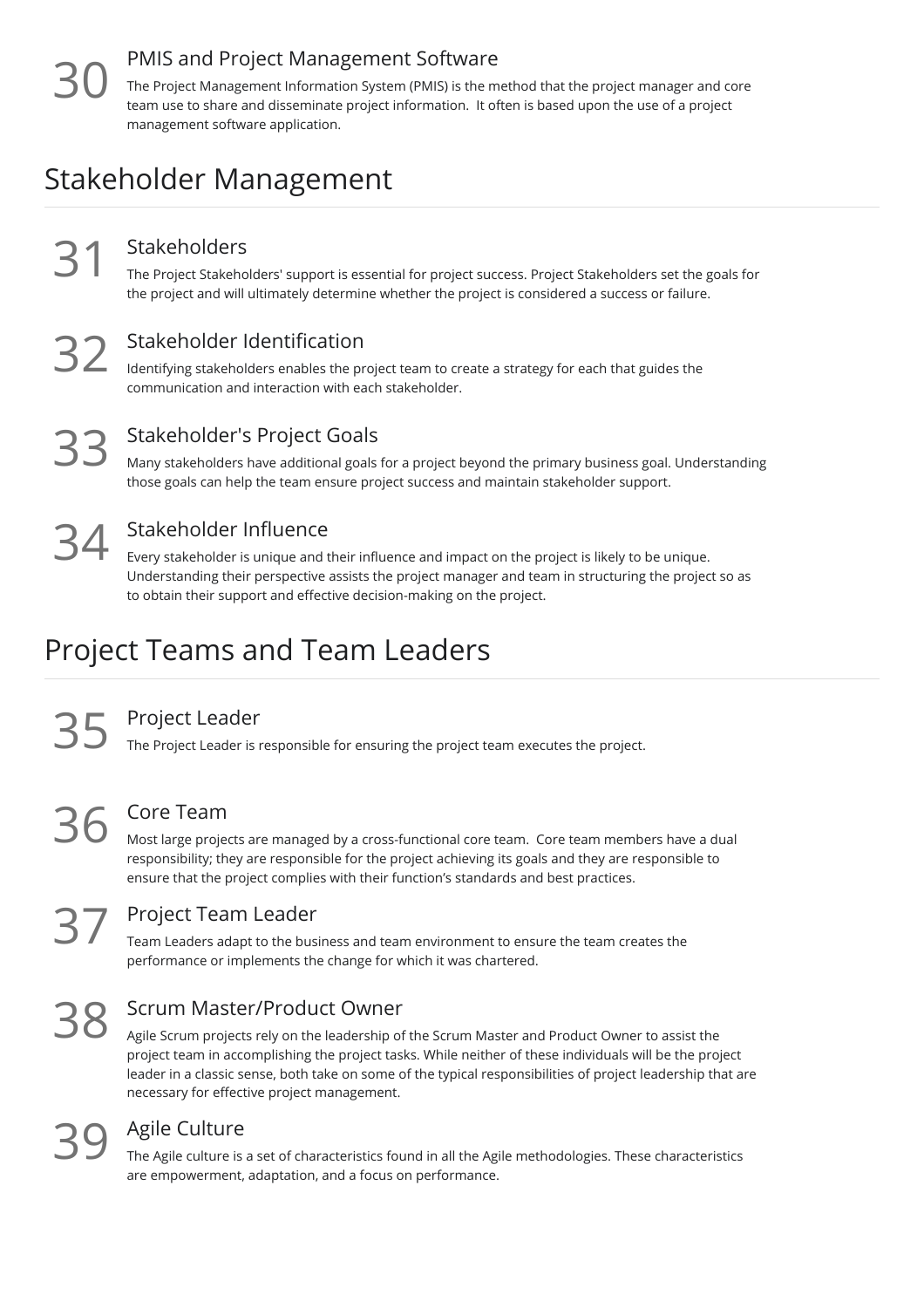### Team Building

Proiect Team Building is a process that the Project Core Team normally goes through to improve team coordination and decision making.



#### Virtual Teams

It is common in today's business environment to be a member of or lead a virtual project team. There 41 Virtual Teams<br>are several unique challenges with these teams that the project leader must be prepared to address.



#### Changing Team Members

When project team members are changed, the project leader needs to manage both the process of **42 Changing Team Members**<br>When project team members are changed, the project leader nee<br>saying "Goodbye" to one individual and saying "Hello" to another.

### Training Plan 43

The temporary and often virtual nature of projects leads to the creation of a project team who has never worked together. Effective use of project resources requires that the project resources are capable of performing the assigned tasks. A growing element of project planning is planning for project team training and in some cases team member skill training.



### Measuring Training Outcomes

In the typical project of today, a project training plan is essential to address the challenges with project resources. At this time in the project, the impact of the training plan that was developed is assessed. In addition, changes to the project team will likely require modifications to the training approach.

## Team Leadership

### Setting Team Goals  $45 \frac{9}{11}$

Teams perform better when they have clear shared goals. One key element of good team leadership is helping your team establish team goals. This module will provide several suggested approaches for establishing goals and a set of criteria for good team goals.

#### Decision Making

Project Decision Making is the process whereby the project leader and project team decide upon  $46$  Decision Making<br>
Project Decision Making is the process whereby<br>
project strategy, tactics, and acceptable actions.

#### Team Negotiation

Team members will often need to negotiate with each other on tasks and activities and the team leader Team Negotiation<br>Team members will often need to negotiate with each other on tasks and activities<br>may need to negotiate with the other managers or supervisors of team members.

#### Conflict Resolution

From time to time teams will experience conflict. When the team leader or team members are able to **48** Conflict Resolution<br>From time to time teams will experience conflict. When the team leader or team members<br>resolve the conflict in a positive manner, the team becomes stronger and performs better.

49

### Diversity and Inclusion

Understanding and leveraging diversity can improve project team performance in many situations. An interesting aspect of diversity on projects that it includes both cultural diversity and technical diversity. Both of these should be actively managed.

# 50

### Mentoring Teams and Stakeholders

Projects are unique and project team members are frequently changing. Project mentoring - which focuses on coaching and aligning project team members and stakeholders - is frequently required. In this case, it is less about long-term career mentoring and more about effective engagement with other project team members to ensure project objectives are met.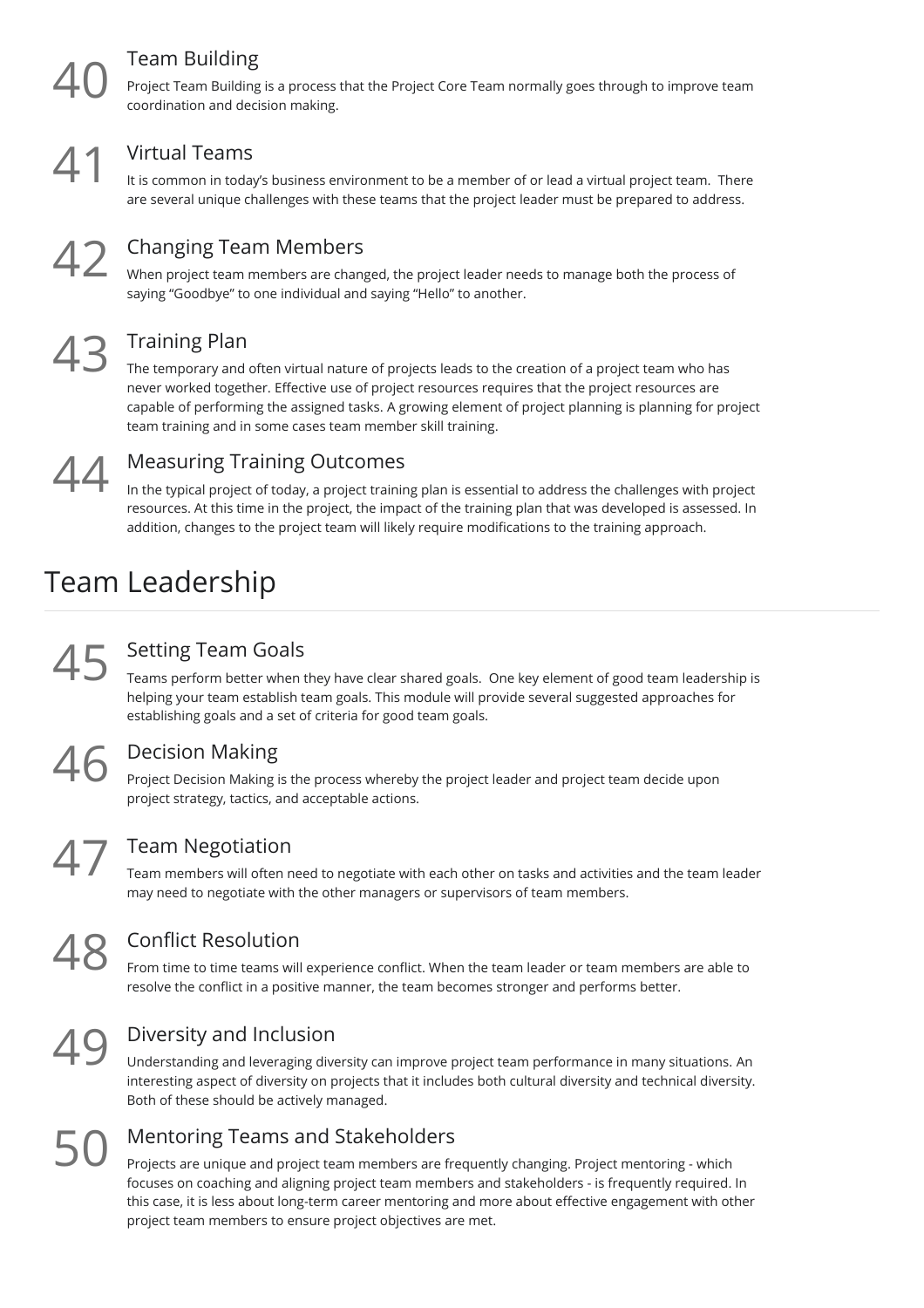$51<sup>1</sup>$ 

### Emotional Intelligence Principles

Emotional Intelligence is a framework for improving communication and team dynamics. These principles can be used by a project manager to understand how to harness their own emotions and the emotions of others to achieve project goals.

# $52<sup>4</sup>$

#### Applying Emotional Intelligence

A project manager can use the principles of emotional intelligence to improve their active listening skills. In addition, the application of emotional intelligence to project team and stakeholder interactions can reduce conflict and improve alignment between individuals.

### Situational Leadership 53

Project managers and core team leaders can use the framework of situational leadership to guide their interactions with team members. By assessing the readiness of team members, the project manager or core team leader can interact with a leadership style likely to improve team performance.

## Communication

### Communication Management

Project Communication Management is a very broad term that refers to all of the communication **600 SET Activities associated with the project. Communication is a key straid term that refers to all of the communication activities associated with the project. Communication is a key attribute of project management.** 

### Communication Constraints 55 °

Teams rely on effective communication, yet there are many factors that can inhibit communication. When these factors are present, the team leader needs to proactively manage the team communication processes to overcome them.

#### Team Meetings

Team Meetings are a gathering of team members to discuss aspects of the project. Team pulse Team Meetings<br>Team Meetings are a gathering of team members to discuss aspects of the project. Team<br>meetings focus on status. Team problem-solving meetings focus on problem resolution.

Scrum Meetings<br>57 During a Sprint, the Scrum Team meets daily at a Scrum Meeting to provide status on progress.

58 Management Meetings<br>
Project Management Reviews are th<br>
management and the project team. Project Management Reviews are the formal documented meetings held periodically between senior

59 Technical Reviews<br>
Project technical reviews are<br>
matter experts. Project technical reviews are formal decision meetings between team members and a panel of subject

**60** Sprint Demonstration Planning<br>
sprint Demonstration Planning ensures that the<br>
accomplished by the Scrum Team. Sprint Demonstration Planning ensures that the Sprint Demo meeting appropriately reflects the work

Overcoming Misunderstandings 61

Misunderstandings frequently occur within project teams. The project leader to demonstrate and encourage effective listening and clear communication to minimize these. This lesson illustrates several best practices for avoiding misunderstandings

## Creating a Project Plan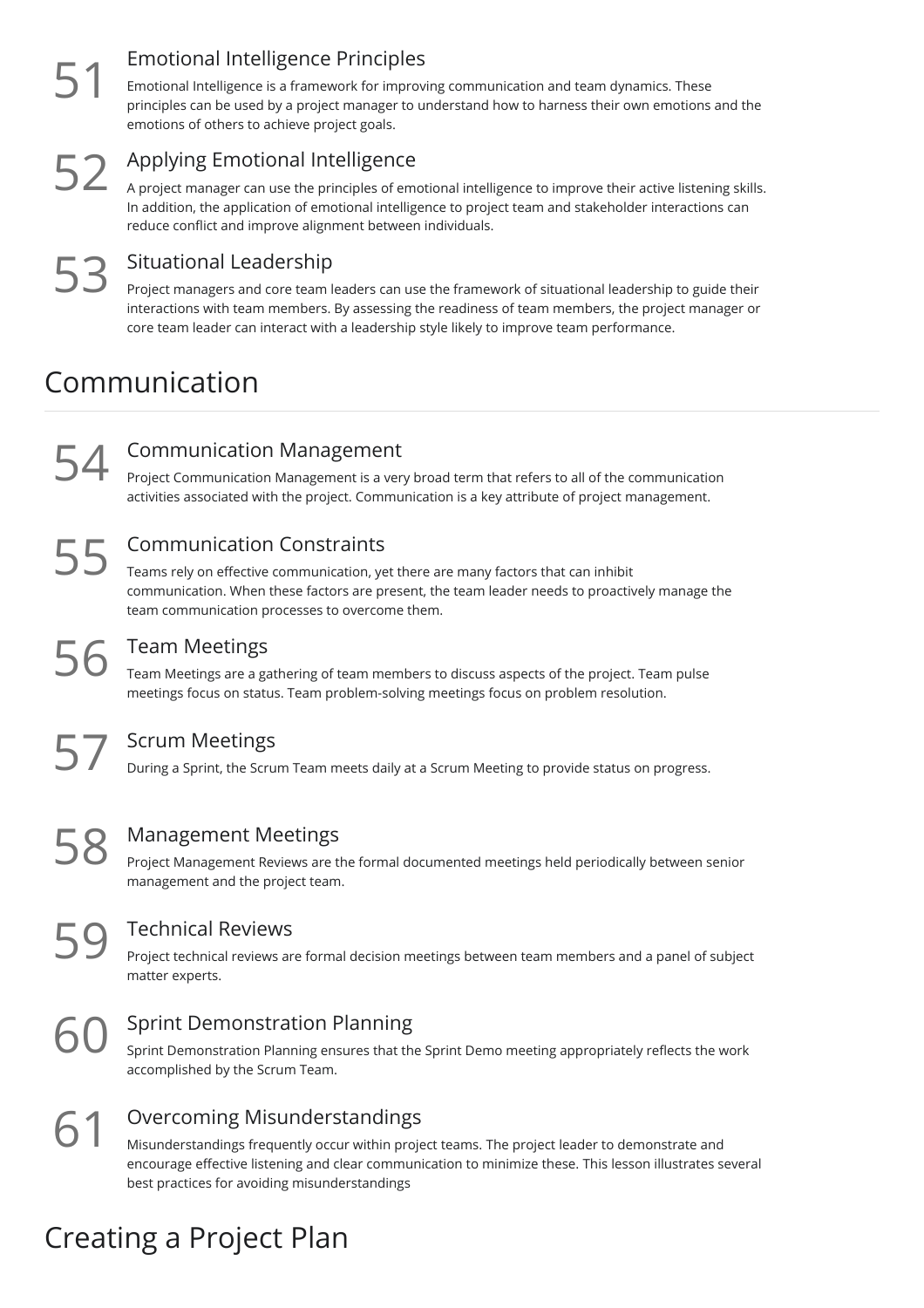| 62 | <b>Baseline Plan</b><br>The integrated project plan that includes scope, schedule, and resource information for all aspects of<br>the project is the project baseline plan.                                                            |
|----|----------------------------------------------------------------------------------------------------------------------------------------------------------------------------------------------------------------------------------------|
| 63 | Requirements Management<br>Project requirements are often vague, incomplete or contradictory at the time of project initiation.<br>Normally, additional effort is required to collect and verify the true project requirements.        |
| 64 | <b>Project Deliverables</b><br>Learn how to identify project tasks and activities using the deliverables deployment technique.                                                                                                         |
| 65 | <b>Project Boundaries</b><br>Learn how to quickly identify project boundaries using the W questions.                                                                                                                                   |
| 66 | Approval and Kickoff<br>Once a project is approved, the project planning starts in earnest. In this lesson learn the best practices<br>for this start of project planning are presented and discussed.                                 |
|    | <b>Work Breakdown Structure</b><br>The Work Breakdown Structure (WBS) is the most commonly used technique for organizing the project<br>scope. The WBS decomposes the scope into tasks and organizes the tasks into logical groupings. |

## Scope Planning

**68** WBS Dictionary<br>The WBS Dictionary is a the planning details. The WBS Dictionary is a table or spreadsheet that is organized by project task and contains all project

#### Task Description

Task Descriptions are the statements of scope for each of the project activities. They are written in the **69** Task Description<br>Task Descriptions are the statements of "action – completion point."

 $70 \frac{9}{5}$ 

### Story Cards

Story Cards - also known as Product Backlog Items (PBIs) - are the technique used for documenting project scope, quality requirements, estimates, and priority of the deliverables in an Agile/Scrum project.

#### Writing Story Cards

There is an art to creating effective story cards. In this lesson, an Agile project team member will learn **1** Writing Story Cards<br>There is an art to creating effective story of<br>the best practices for writing story cards.

#### Backlog

Requirements are managed in an Agile project using the Project Backlog. This is a prioritized list of the  $72$  Backlog<br>Requirements are movely project deliverables.

## Schedule Planning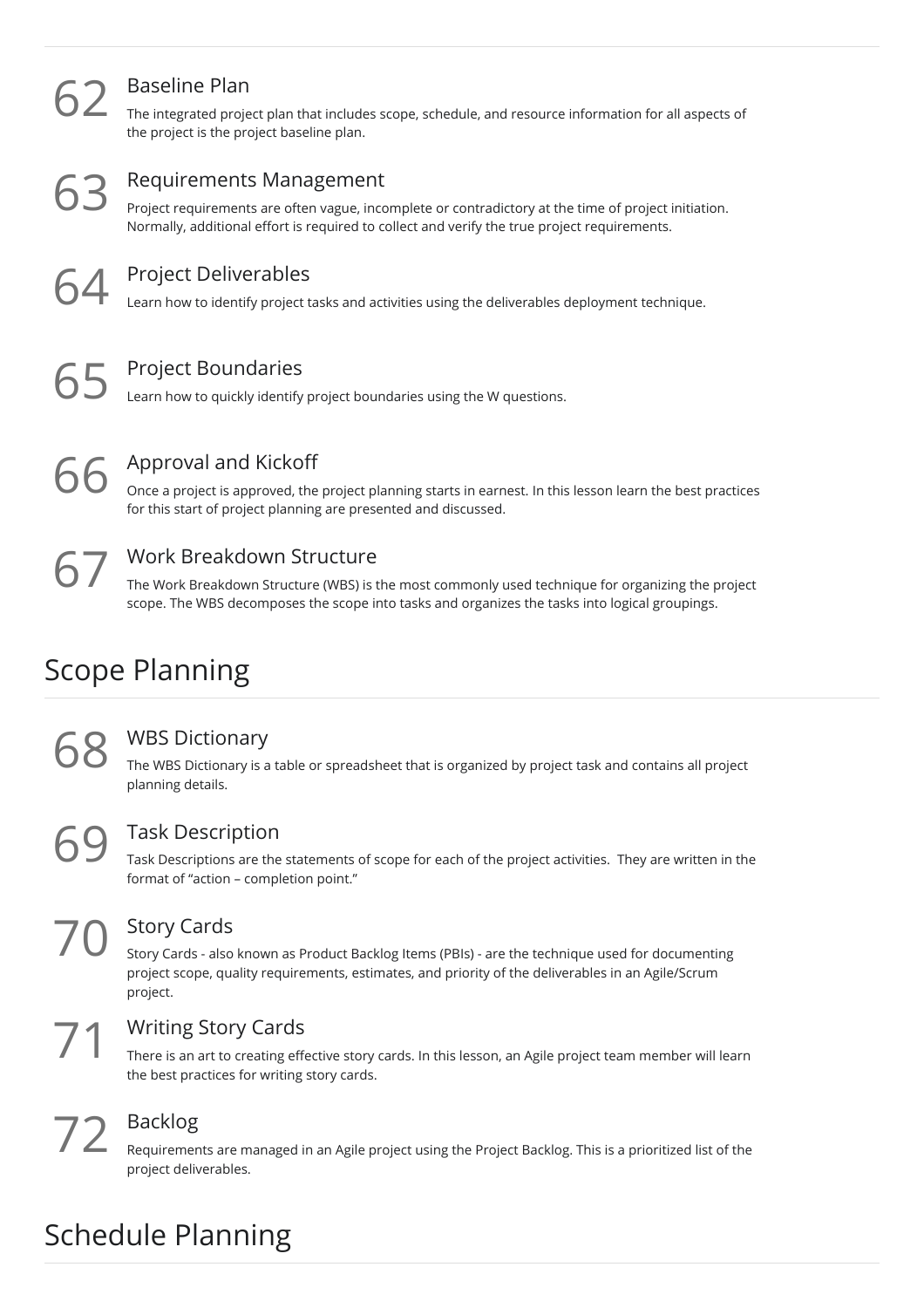### Milestone Schedule

Understand when and how to use <sup>a</sup> milestone schedule on <sup>a</sup> project. Learn how to create <sup>a</sup> milestone 73 schedule.

Gantt Chart<br>That is a Ganterstand when and how to use a Gantt chart on a project. Learn how to create a Gantt chart.

Network Diagram

A network diagram is a project scheduling technique that shows the relationship between tasks by **75** Network Diagram<br>A network diagram is a project scheduling<br>depicting project activities as a flowchart.

### Task List Schedule

A Task List Schedule is a schedule format used to communicate tasks with dates to extended team Task List Schedule<br>A Task List Schedule is a schedule format used to communicate<br>members or those who do not have a major role in the project.

#### Kanban Schedule

A Kanban Schedule is a project scheduling tool for managing a batch of similar items that must be **From Schedule**<br>A Kanban Schedule is a project scheduling the same project steps.

78 F

### Float, Slack, Buffer

Float (slack or buffer) is extra time that a task could consume beyond its duration estimate without impacting other aspects of the project. Total float is extra time without impacting the end date of the project and free float is extra time without impacting another project task.

#### Critical Path

Critical Path is a project scheduling technique that determines the shortest time that the current project 79 Critical Path<br>Critical Path is a project<br>plan can be completed.

#### Sprint Controls

Sprint Controls are the planning and tracking techniques used by an Agile project team to organize the project tasks and activities.

## Resource Planning

#### Resource List

The project Resource List is a list of all individuals working on the project with their contact information **81 Resource List**<br>The project Resource List is a list of all individuals working on the project with<br>and all special equipment and facilities required to accomplish project tasks.

**82** Responsibility Matrix<br>The Responsibility Matrix is a proproject team members. The Responsibility Matrix is a project management tool for correlating project work assignments with

83

#### Using Contractors and Vendors

Contractors, vendors, and suppliers are used on projects to reduce risks. These external resources have capacity and capability that allows them to complete project tasks better than internal resources would be able to complete them.



**84** Project Budget<br>
Understand what is not<br>
budget. Understand what is normally shown in a project budget. Learn how to create a time-phased project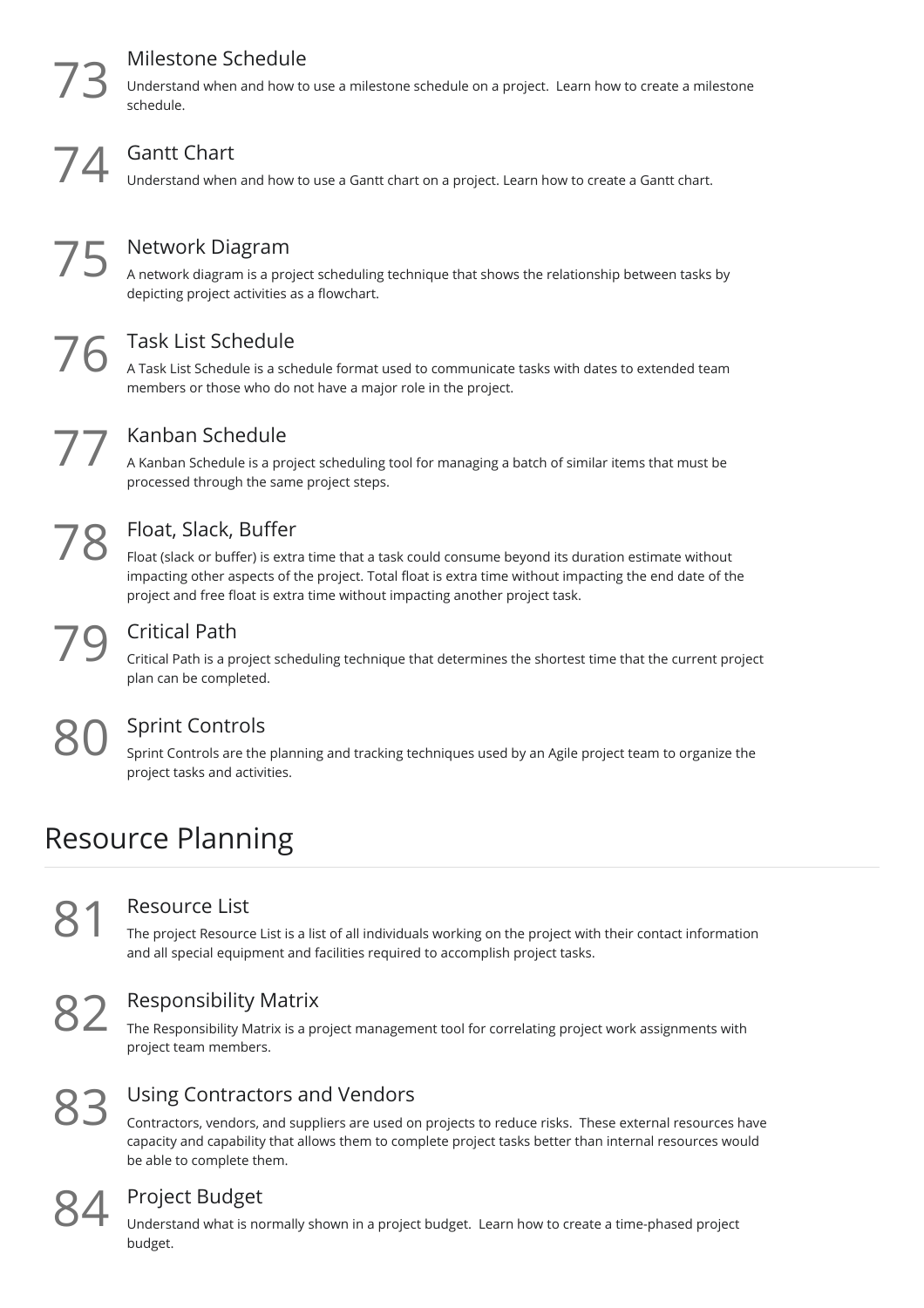#### Resource Over-allocation

Project resource demands are often inconsistent throughout the life of the project leading to times when resources are over-allocated.

## Estimating



#### Estimating Techniques

The most commonly used techniques for creating project estimates are analogous estimates, bottom-**SESTERN EST EST EST EXERVITED EST EST EXERCITED EST EXERCITED THE MOST THE MORE THEORY CONTINUES** The most commonly used techniques for creating project estimates up estimates, three-point estimates, and using a parametri



#### Time Box

Time Boxes are an estimating technique that sets a finite time for a task or task group. The amount of scope that is completed is variable. Whatever scope is done when the time box ends is the amount of scope for that activity on the project.



#### Effort-Duration-Money

Project estimates of effort, duration, and money are interrelated. Based upon the cost and availability **OFF STERN CONTERN CONTERN CONTERN CONTERN CONTERN CONTERN CONTERN CONTERN CONTERN CONTERN CONTERN CONTERN CONTERN CONTERN CONTERN CONTERN CONTERN CONTERN CONTERN CONTERN CONTERN CONTERN CONTERN CONTERN CONTERN CONTERN CON** 



### Estimating Uncertainty

Project plans are built with an accumulation of estimates, each of which has a level of uncertainty associated with it. The level of uncertainty is a major contributor to the accuracy of the plan and the amount of project risk.

## Project Execution

**90** Task Accountability<br>
Task Accountability is the project<br>
completion of project activities. Task Accountability is the project management activity associated with ensuring the successful

91 °

#### Contractor and Vendor Execution

Contractors and vendors are often used to accomplish project tasks. The complexity, uniqueness, and uncertainty of the activity will determine the nature of the relationship between the project team and the contractor or vendor.

#### Sprint Execution

Sprint execution is the actual work of the Scrum team during the Sprint to accomplish the tasks needed **92** Sprint Execution<br>sprint execution is the actual work of the Scru<br>to complete each Story in the Sprint Backlog.

# 93

#### Quality Control - Quality Assurance

Quality management on projects are processes and tools that aid the project core team and the organization in their effort to both do the right things and do things the right way on projects. It includes a focus on both corrective actions and preventive actions.



#### Sprint Demonstration

The Sprint Demonstration is the formal meeting where the Scrum Team demonstrates to the Product **OU** Sprint Demonstration<br>The Sprint Demonstration is the formal meeting where the Scrum Team demon<br>Owner the performance of each deliverable that was created during the Sprint.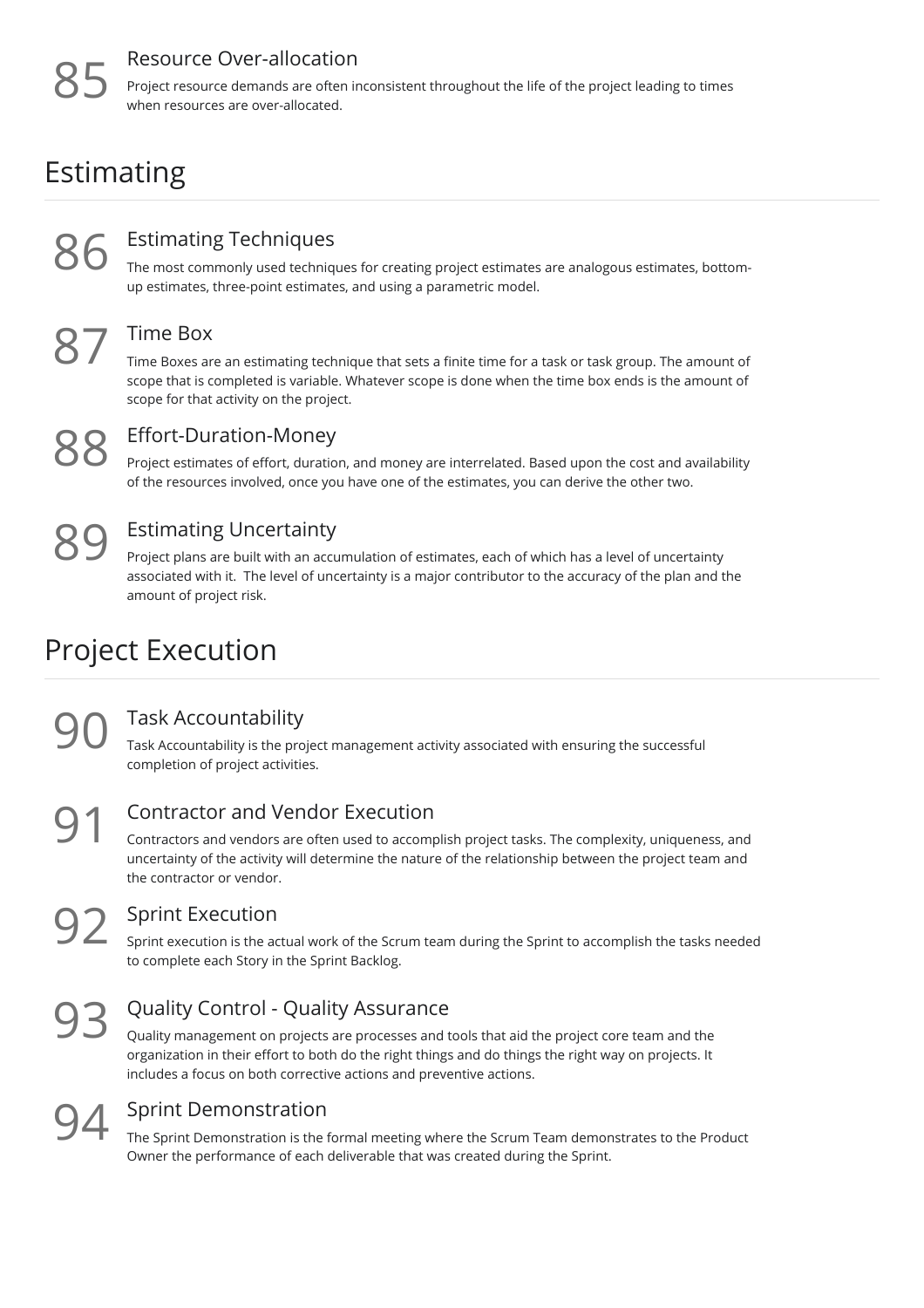#### Stakeholder Acceptance

Understand how to gain stakeholder acceptance during project closeout and learn how to create and use a Punch List.

**96** Verify Objectives are Met<br>A project is formally approved because<br>project nears closeout. A project is formally approved because of a business-level impact. That impact should be verified as the

Verify Performance Improvement  $97<sub>ir</sub>$ 

In addition to completing the project goals and objectives, an attribute of project performance is the performance of the members of the project team. Each team member should have continued to develop their own skills and leadership.

## Project Compliance

# 98 s

#### Project Team Dysfunctions

Since project teams are comprised of people, there are times when the project team will become dysfunctional. Team members begin to violate team ground rules and team cohesion and trust are undermined. In this lesson, we discuss a framework for recognizing this and addressing dysfunctional behavior.

99

#### Measuring Compliance

Attributes of governance and compliance were discussed in planning. However, it is during project execution that compliance is demonstrated. In this lesson, we discuss the techniques to be used to monitor the level of compliance on a project.

### Achieving Compliance  $100<sub>Dep</sub><sub>Dep</sub>$

 $^\prime$ Depending upon your organization's culture, compliance may be a primary value or it may only be treated as a minor element of project management. In this lesson, we discuss the compliance mindset and multiple methods for strengthening compliance on your project.

#### Survey Business Environment  $101<sub>There</sub>$

There are a growing number of things outside the control of the project team in today's business environment. The project manager must monitor the industry and organization to assess the impacts. Risk management has expanded to include items outside the control of the project team.

Confirm Project Compliance  $102<sub>Proj</sub><sub>Proof</sub>$ 

Project compliance with all appropriate standards, regulations, policies, and requirements documents is the responsibility of the project team. However, typically an independent review of compliance, in the form of a project audit, is done to confirm compliance.

## Project Metrics

Project Dashboards Learn how to create and use a project dashboard to communicate project status with both 1 O SProject Dashboards<br>management and your project team.

### Earned Value Planning

Earned Value Management is a comprehensive project management technique that combines scope, **Schemed Value Planning**<br>Schedule and resource management into one set of measures. It starts with task-level planning.<br> **104** Earned Value Management is a comprehensive project management technique that combines schedule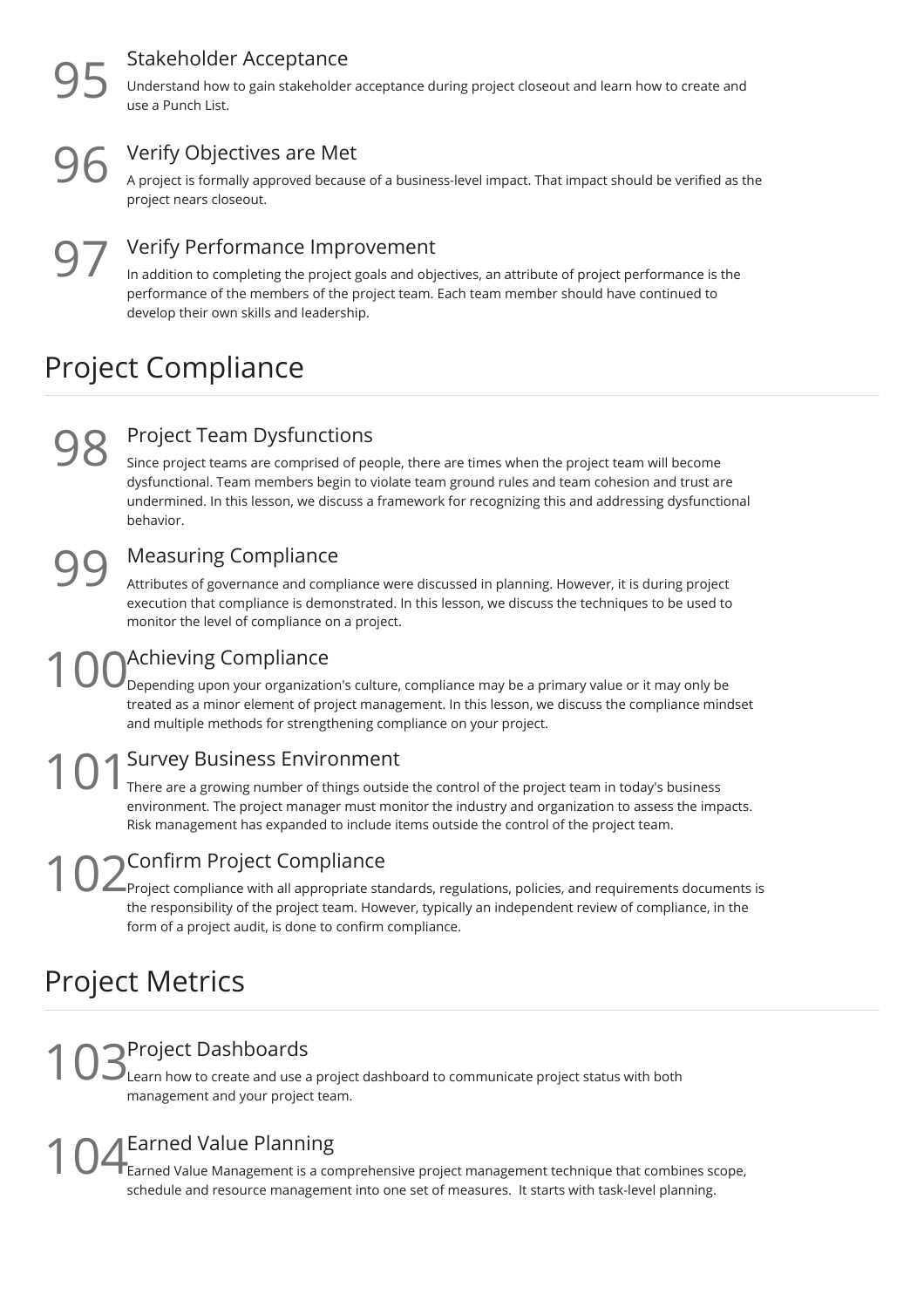#### Setting Earned Value

Earned Value Management is a comprehensive project management technique that combines scope, schedule, and resource management into one set of measures. An element, in fact, the element that provides the name of the technique, is the setting of Earned Value.  $105<sub>arm</sub><sub>scale</sub>$ 

### Variance Analysis  $106<sub>varia</sub><sup>Var</sup>$

Variance occurs when the actual situation is different from the planned or expected situation. In projects, variance analysis applies to schedule variance and cost variance. It determines both why the actual situation is different than what was planned and the impact that will have on the project.

## Forecasting Project Results

Since projects seldom go exactly as planned, part way through a project the project team is typically **1 O 7** Forecasting Project Results<br>asked to estimate how much time and money are required to complete the project.<br>asked to estimate how much time and money are required to complete the project.

## Project Challenges

# 1 08 Issues are any request, corporation

Issues are any request, complaint, or unexpected condition that leads to unplanned, but in scope, work that must be accomplished on a project. They normally result in the need to implement a workaround in order to resolve them.

## Roadblocks

Roadblocks are impediments that prevent the Scrum Team from completing Stories and tasks. The **SCROMANDAN MANGE SCRUM MASTER CONTROVIDED MANUSTER CONTROVIDED SETS**<br>Scrum Master is charged with removing or creating a workaround for the Roadblocks.

### Contingency and Triggers  $110<sub>Coni</sub>$

Contingencies are potential risk response actions that will only be implemented if some triggering event or condition has shown that the risk probability has gone from unlikely to likely.

# 11 Scope Creep<br>
Scope creep is the<br>
and resources.

Scope creep is the uncontrolled expansion to project scope without adjustments to time, cost,

Project Acceleration There are several approaches a project team can take to accelerate project tasks. Each 1 2Project Acceleration<br>There are several approaches a project team can take<br>approach has its own unique characteristics and risks.

#### Baseline Management

The project performance is tracked against an integrated set of project baselines that support **the achievement**<br>The project performance is tracked against an integrated set of project<br>the achievement of the project's triple constraint goals and objectives.

### Change Planning

The unique nature of projects leads to an inherent level of uncertainty. Project managers 11 Change Planning<br>The unique nature of projects leads to an in<br>should expect and plan for project change.

15Project Change<br>15A formal documented modification to the project baseline, boundaries, or an artifact.

## Project Transition to Closure